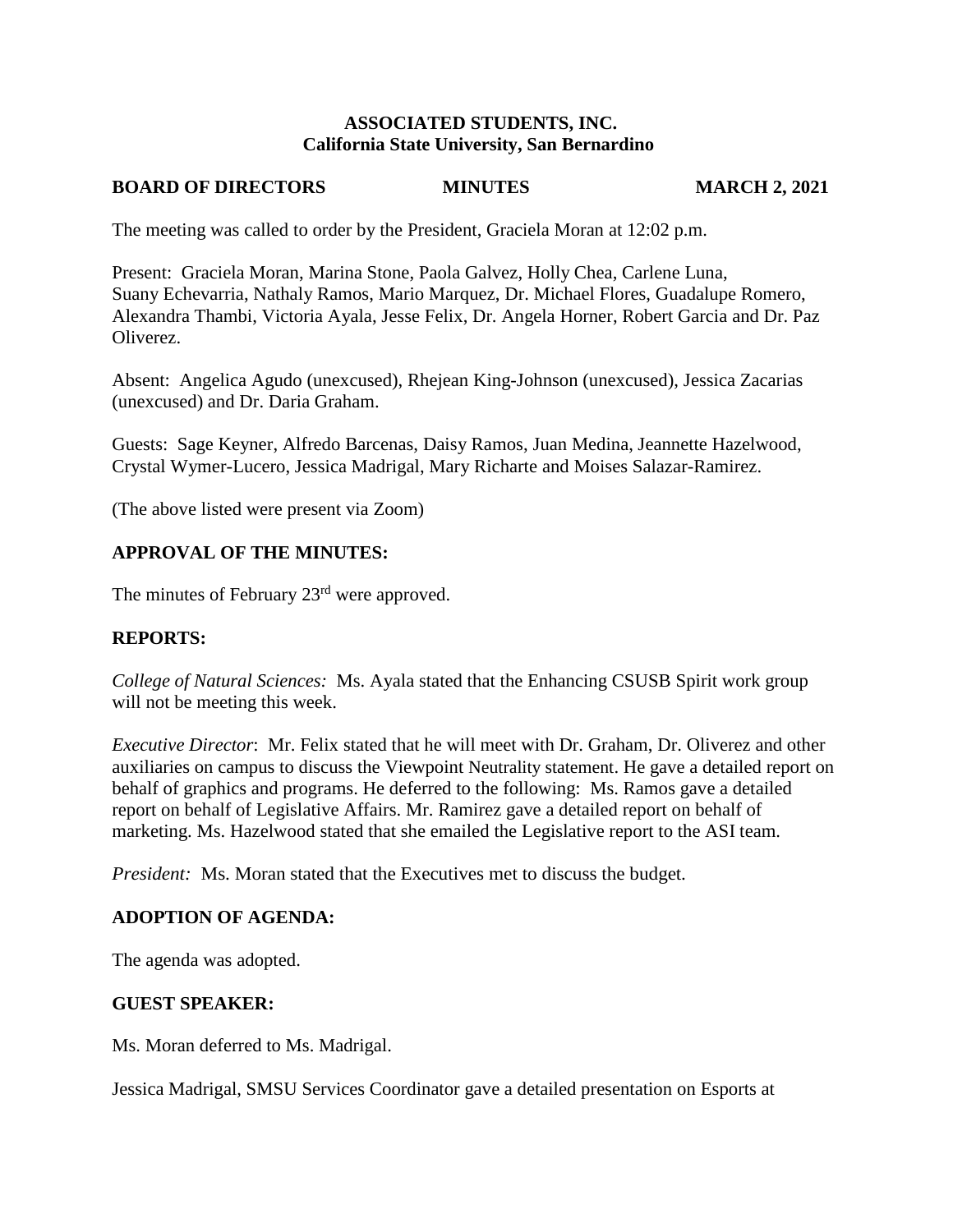#### *Minutes*

CSUSB. Collegiate Esports is competitive multiplayer video gaming with formed teams and coaches. It was recommended that an Esports Advisory Board be created to assist with shaping the Esports program most appropriate for CSUSB.

Dr. Horner shared her experience with gaming. Ms. Luna recommended that they connect with athletics to add more games. Mr. Garcia stated that gaming can be a career with many opportunities.

### **OLD BUSINESS:**

### **BD 15-21 M/S Ramos/Felix: Revision of the ASI Personnel Policy. (Second Reading)**

Ms. Ramos recommended that the Board provide any feedback since the policy is regarding employment within the ASI organization.

Ms. Echevarria commended the Policy Committee on their hard work.

Mr. Felix commended Mr. Barcenas on his hard work.

Mr. Marquez inquired whether complaints would be sent to the Executive Director or the ASI President. He recommended that complaints be submitted in writing.

Mr. Felix explained that complaints could be sent to either the Executive Director or the ASI President if the student or staff feels comfortable.

Ms. Ayala inquired into why the Human Resources section was crossed out.

Mr. Felix explained that ASI does not have an Office of Human Resources since there is only four staff members.

Ms. Ayala inquired whether they could add a procedure for complaints.

Ms. Felix explained that it was advised by the attorney to not list a procedure since it could be problematic.

Mr. Barcenas explained that ASI will have additional policies in place to supplement this document.

Discussion ensued.

M/S Marquez/Felix: To make the following change:

### *Complaint Resolution*

To add: " All complaints and resolutions will be provided in writing." Passed.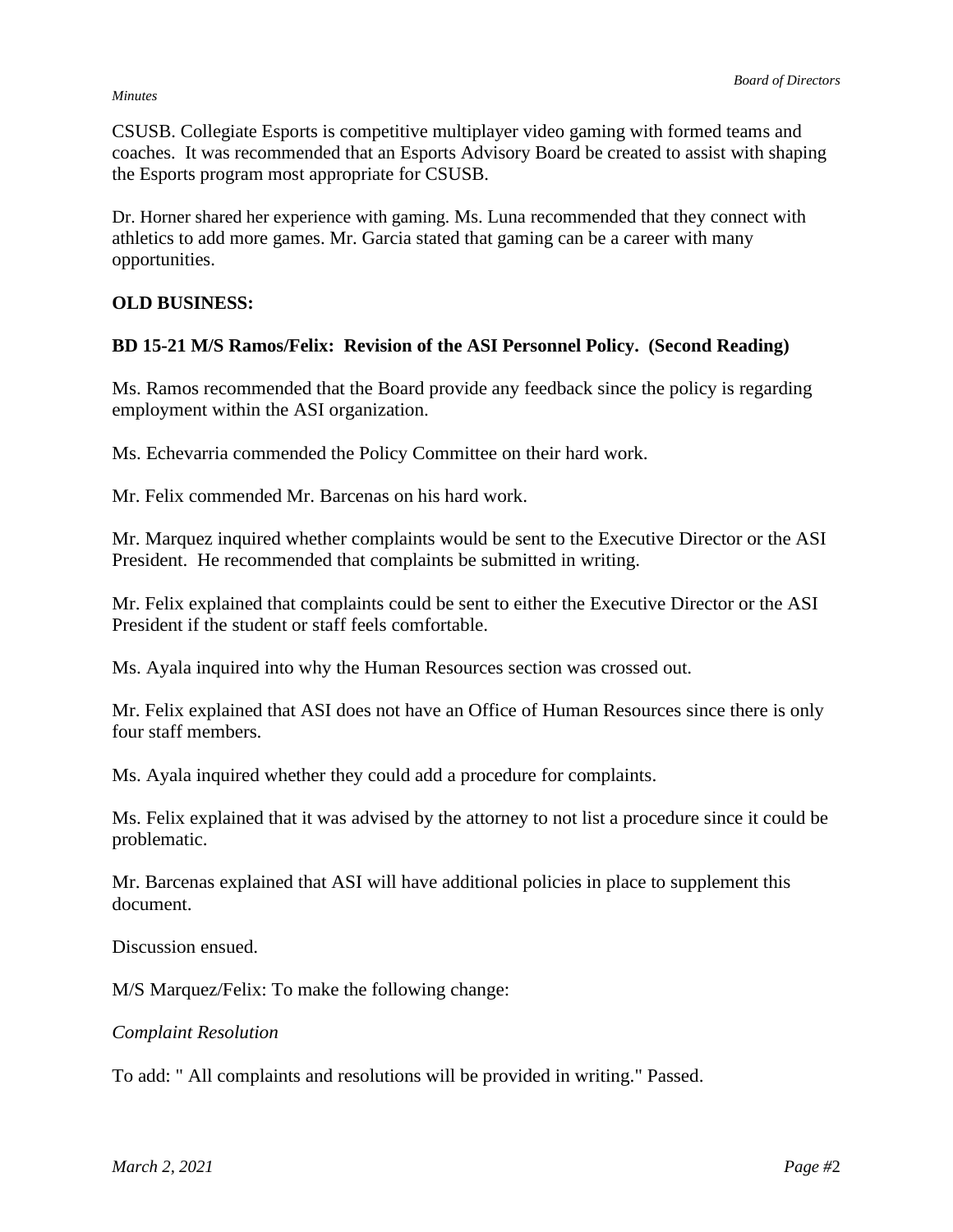*Minutes*

Vote on motion as amended passed (10/0/0).

## **BD 16-21 M/S Felix/Ayala: Discussion on ASI Class of 2021 Gift.**

Ms. Moran explained that Alumni Affairs approached ASI to help provide pins for the Spring 2021 graduates.

Ms. Wymer-Lucero presented the designs for the pins.

Ms. Stone and Mr. Marquez spoke in favor of the formal pins.

Ms. Echevarria explained that the formal pins represent the graduate's milestone.

Discussion ensued.

Ms. Wymer-Lucero stated that she could ask whether these changes would affect the budget for the pins.

### **BD 17-21 M/S Ayala/Ramos: President's Cabinet debrief and feedback.**

Ms. Moran stated that there is no discussion and a follow-up email will be sent to the Board.

Mr. Felix expressed his appreciation for the President's Cabinet visit.

### **NEW BUSINESS:**

### **BD 18-21 M/S Felix/Marquez: Discussion of budget status for the remaining 2020-21 academic year.**

Mr. Felix gave an overview of the remaining 2020-21 budget.

Ms. Galvez gave a brief overview of the surplus. The Executives met to discuss potential spending areas for unallocated funds. She recommended that the Board provide any feedback.

Discussion ensued.

Ms. Moran recommended that the Board email her to provide feedback on how to use student fees in the best way possible.

## **BD 19-21: Permission to proceed with the application for CLC Lawyer Referral Services in order to continue to provide legal aid to the campus community.**

Due to a lack of quorum this item will be agendized next week.

### **ANNOUCEMENTS:**

Dr. Oliverez stated that March is Womxn's History Month.